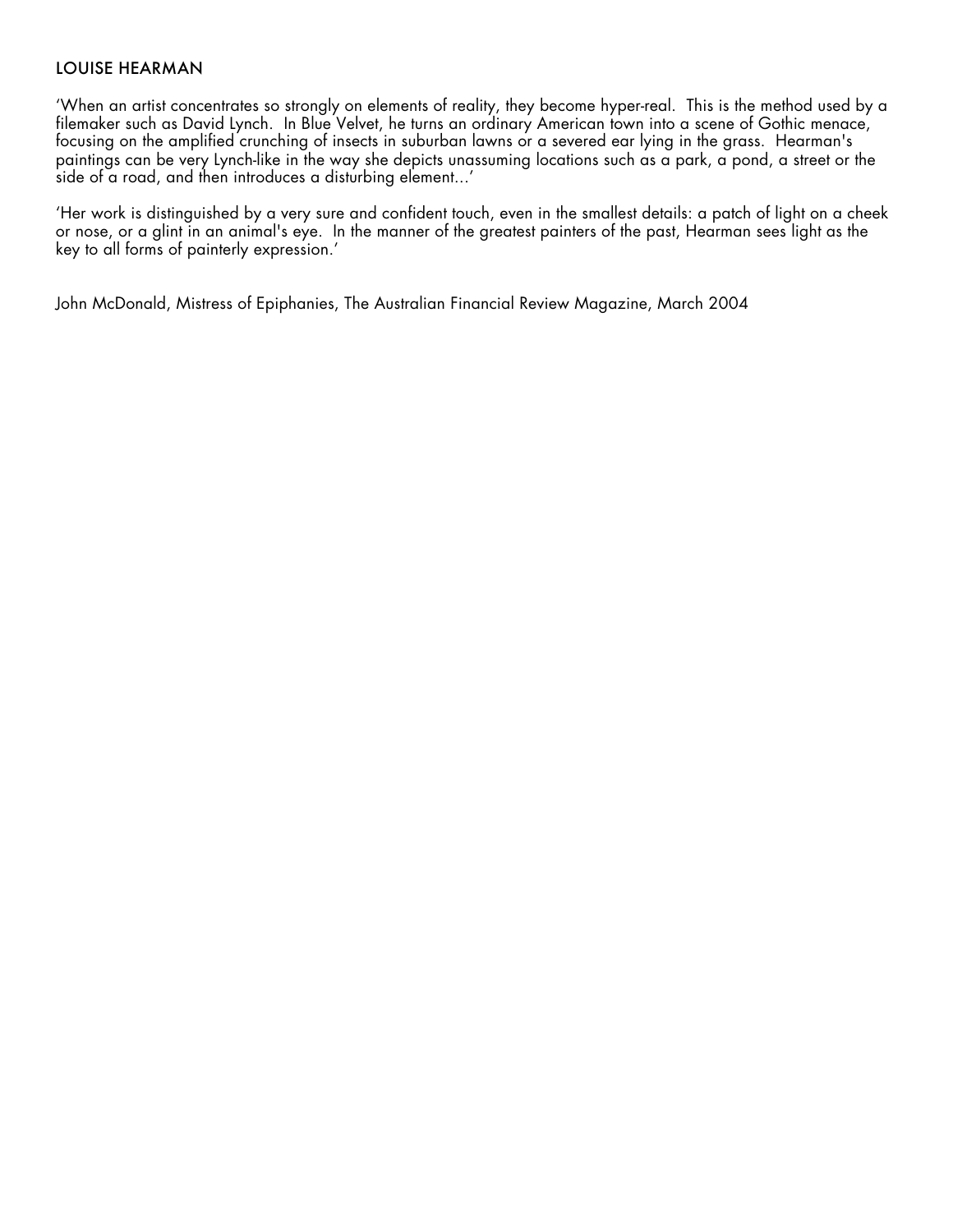# LOUISE HEARMAN

Born 1963, Melbourne, Australia Lives and works in Melbourne

# EDUCATION

1992

Teacher, Drawing, Royal Melbourne Institute of Technology (RMIT), Melbourne

### 1991-92

Tutor, Painting Department, Victorian College of the Arts, Melbourne

### 1982-84

Bachelor of Fine Arts, Victorian College of the Arts, Melbourne

# SELECTED SOLO EXHIBITIONS

2017

*Louise Hearman,* QUT Art Museum, Brisbane. Exhibition organised and toured by the Museum of Contemporary Art Australia.

### 2016

*Louise Hearman,* TarraWarra Museum of Art, Victoria *Louise Hearman,* MCA, Sydney. Curated by Anna Davis

### 2011

*Louise Hearman*, Tolarno Galleries, Melbourne *Louise Hearman*, Roslyn Oxley9 Gallery, Sydney

2008

*Hello Darkness: The Art of Louise Hearman,* Glen Eira City Council Gallery

2007

*Louise Hearman*, Tolarno Galleries, Melbourne

2005

*Louise Hearman*, Roslyn Oxley9 Gallery

2003 *Louise Hearman*, Roslyn Oxley9 Gallery

2001 *Louise Hearman*, Mori Gallery, Sydney

1998 *Louise Hearman*, Mori Gallery, Sydney

### 1997

*Louise Hearman*, Robert Lindsay Gallery, Melbourne

### 1996

*Louise Hearman*, Mori Gallery, Sydney

1991 *Drawings*, Realities Gallery, Melbourne

# 1989 *Recent Paintings*, City Gallery, Melbourne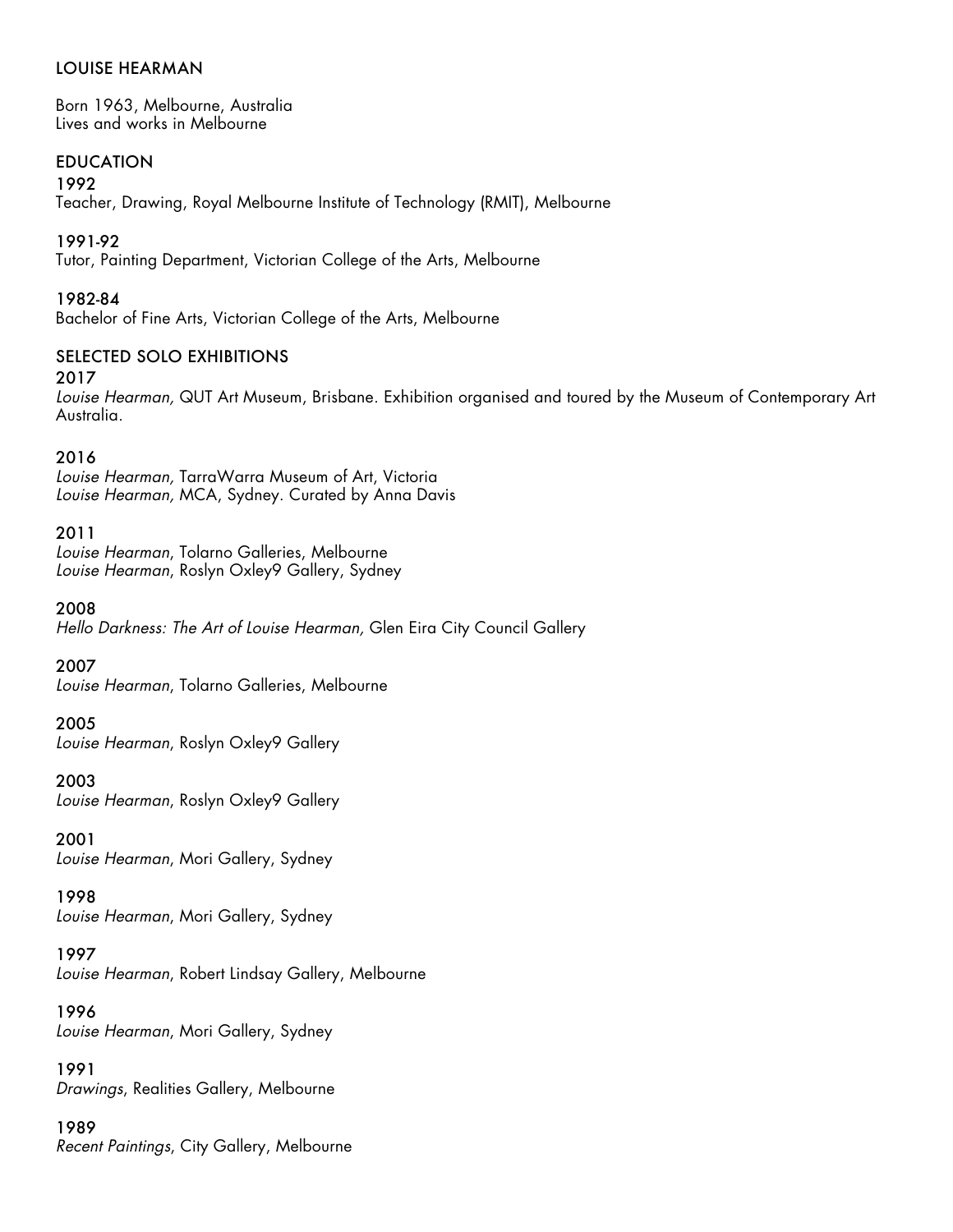# 1987

*The Elephant Room*, the dome project, The Mission Seamen Building, Melbourne

# SELECTED GROUP EXHIBITIONS

# 2016

*Archibald Prize,* winner, Art Gallery of NSW, Sydney

# 2015

*Propositions Part Three*, Milani Gallery, Brisbane

# 2014

*Moran Portrait Prize*, winner, Juniper Hall, Sydney *Best in Show*, Orange Regional Gallery, New South Wales *Solitaire*, TarraWarra Museum of Art, Victoria *Doug Moran Prize*, Juniper Hall, Sydney

# 2012

*Basil Sellers Art Prize*, Ian Potter Museum of Art, Melbourne *Volume One: MCA Collection*, Museum of Contemporary Art Australia, Sydney

# 2012 - 2013

*Basil Sellers Art Prize*, Ian Potter Museum of Art, University of Melbourne, Victoria *Volume one: MCA Collection, MCA*, Sydney, New South Wales

# 2011 - 2012

*National Artists' Self-Portrait Prize*, finalist, UQ Art Museum, The University of Queensland, (24 September 2011 – 12 February 2012), Queensland *Adaptation*, Dubbo Regional Gallery – The Armati Bequest, Western Plains Cultural Centre, New South Wales

# 2010

*Lake,* Lake Macquarie City Art Gallery, New South Wales *Moran Portrait Prize*, State Library New South Wales *Wilderness, The inaugural Balnaves exhibition of contemporary painting*, The Art Gallery of New South Wales, Sydney

# 2009

*Clemeneger Contemporary Art Award*, The Ian Potter Centre, NGV Australia, Melbourne, Victoria *Horror come Darkness*, Macquarie University Art Gallery, Sydney

2008

*Look! New Perspectives on the Contemporary Collection*, The Ian Potter Centre: NGV Australia, Melbourne *Neo Goth: Back in Black*, The Art Museum, University of Queensland, curated by Alison Kubler *Who Let the Dogs Out*, Lake Macquarie City Art Gallery, NSW

# 2006

*Reverie, Switchback Gallery*, Gippsland Centre for Art and Design, Monash University, Churchill, Victoria Uncanny (the unnaturally strange)*,* curator Rhana Devenport, ARTSPACE, Sydney *Before Night – After Nature: Selected works from the Monash University Collection*, curator Geraldine Barlow, Monash University Museum of Art, Monash University, Victoria *National Works on Paper*, Mornington Peninsula Regional Gallery, Mornington, Victoria *Freaks Fiends and Folly*, St Kilda Town Hall, Melbourne *Instinct*, Monash University Museum of Art, Monash University, Victoria

# 2003

*Depth of Field*, Shepparton Art Gallery, Shepparton, Victoria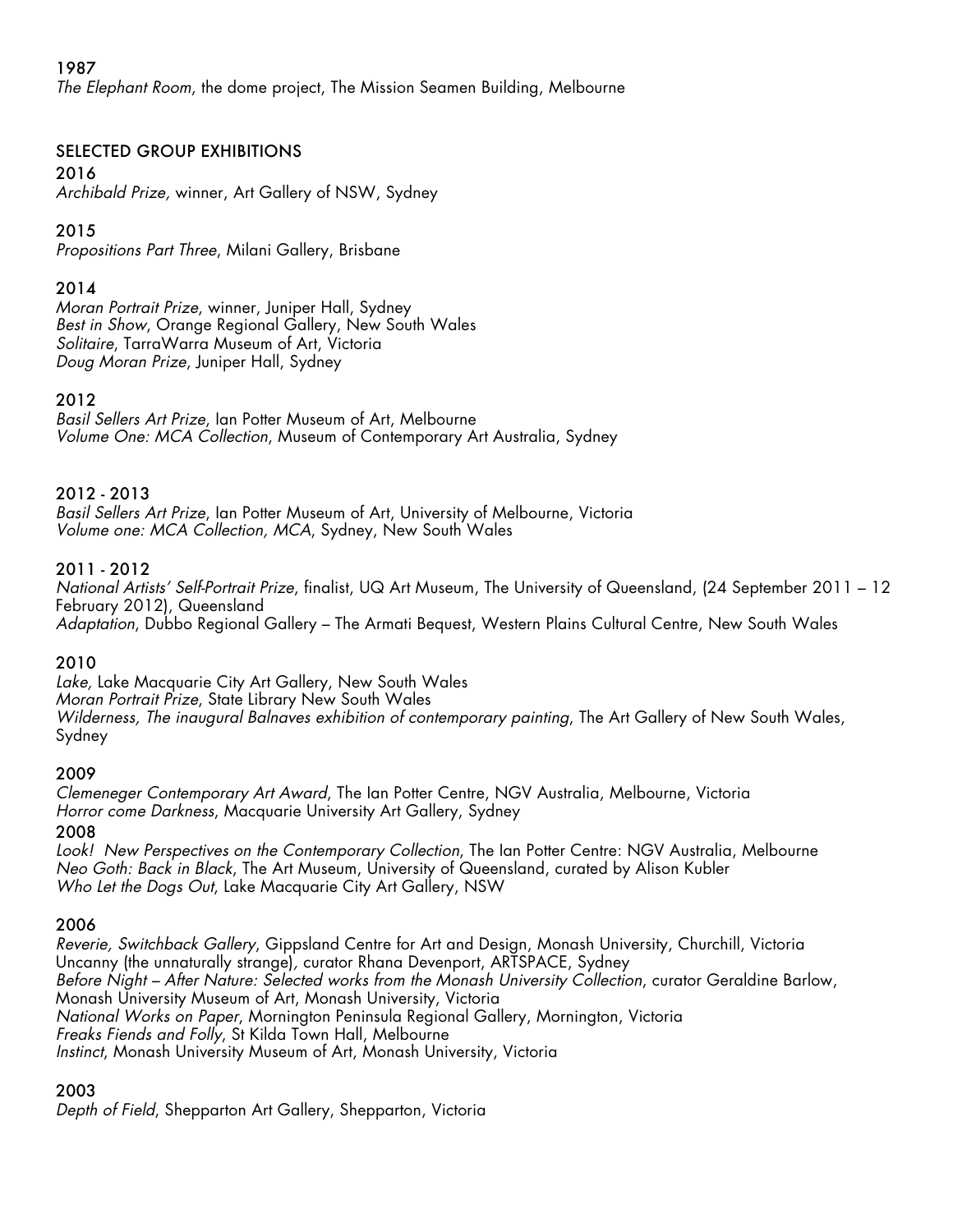# SELECTED GROUP EXHIBITIONS continued

*Fieldwork: Australian Art 1968 – 2002*, The Ian Potter Centre, NGV Australia, Melbourne (November 2002 to February 2003) *Dirty Dozen*, Roslyn Oxley9 Gallery, Sydney *Nocturne*, curated by John Buckley, Mornington Peninsula Gallery, Victoria

### 2001

*Darkness and Light*, MacClelland Gallery, Victoria (travelling exhibition) *Painting: An Arcane Technology?* Ian Potter Museum of Art, Melbourne *1901 – 2001: A Century of Collecting*, Ivan Doherty Gallery, Sydney

### 2000

*Uncommon World – Aspects of Contemporary Australian Art*, National Gallery of Australia, Canberra

# 1999

Contempora 5, Ian Potter Museum of Art, Melbourne

### 1998

*Telling Tales*, Ivan Doherty Gallery, Sydney *Metamorphosis*, Mornington Peninsula Regional Art Gallery, Melbourne

### 1997

Recent Acquisitions, National Gallery of Victoria, Melbourne

### 1996

*Black Attack*, curated by John McPhee, National Gallery of Victoria, Melbourne *Works on Paper*, Robert Lindsay Gallery, Melbourne *Hidden Treasures II,* S, H, Ervin Gallery, Sydney *Visy Board Prize Exhibition*, Adelaide

### 1995

*Through A Glass Darkly, the inaugural Guiness Contemporary Art Project*, Art Gallery of New South Wales, Sydney

### 1994

*Drawing on Inspiration*, Ivan Doherty Gallery, Sydney *Tell Me A Story*, Plimsol Gallery, University of Tasmania, Hobart *Love & Ruin*, St Kilda Town Hall, Melbourne *Faciality*, Monash University Gallery, Melbourne

### 1993

*Australian Perspecta* 1993, Art Gallery of New South Wales, Sydney *Art Frankfurt Contemporary Art Fair*, Frankfurt, Germany *Margaret Stewart Endowment* 1993, Selected Works, National Gallery of Victoria, Melbourne

### 1992

*Seven*, Ivan Doherty Gallery, Sydney *Artists Play*, Westpac Gallery, Melbourne *Ten Square*, Linden Art Gallery, Melbourne *Works on Paper,* Royal Melbourne Institute of Technology Gallery, Melbourne

### 1991

*Faber Castell Tenth Anniversary Drawing Award*, Sydney *The Corporeal Body*, Australian National Gallery, Canberra

### 1989

*John McCaughey Memorial Art Prize*, National Gallery of Victoria, Melbourne *Melbourne Savage Club Drawing Prize*, Melbourne *Moet & Chandon Touring Exhibtion*, Australian Tour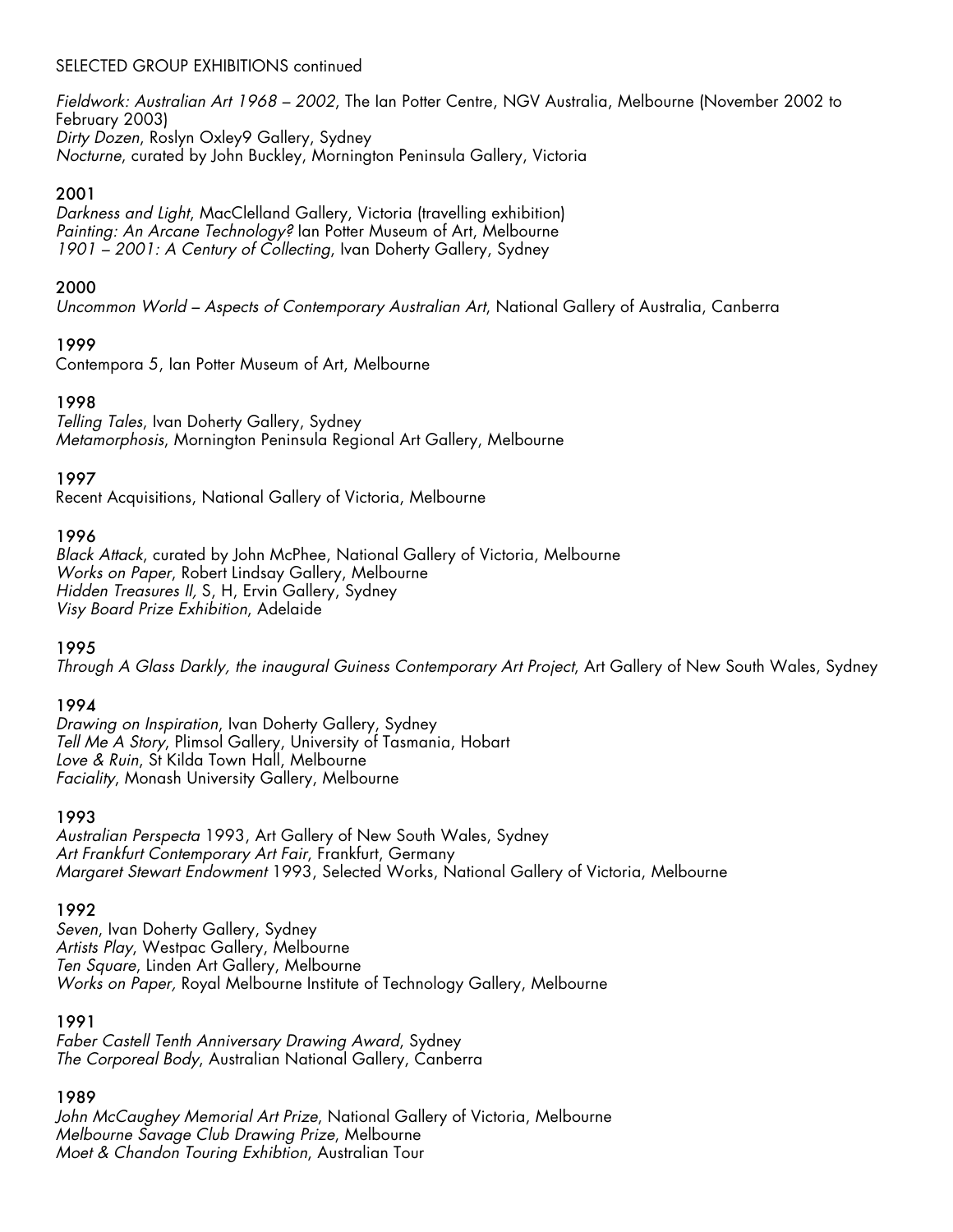# SELECTED GROUP EXHIBITIONS continued

*A New Generation 1983 – 88*, Australian National Gallery, Canberra

# 1987

*3 Artists*, Mori Gallery, Sydney

# AWARDS

### 2016

*Archibald Prize,* winner, Art Gallery of NSW, Sydney

# 2014

*Moran Portrait Prize*, winner, Juniper Hall, Sydney

# 1992

The Ninth R M Ansett Award, Hamilton Art Gallery, Victoria

# 1990

Swan Hill Print and Drawing Show Purchase Award, Swan Hill Regional Art Gallery

# 1983

Special Projects Grant, Visual Arts Board, Australia Council

# COLLECTIONS

Monash University Museum of Art, Monash University National Gallery of Australia, Canberra National Gallery of Victoria, Melbourne Art Gallery of New South Wales National Gallery of Victoria, Melbourne Tarrawarra Museum of Art, Box Hill, Victoria Vizard Foundation Art Collection, Melbourne UBS Sydney Austcorp Collection Artbank Collection

# BIBLIOGRAPHY

### 2017

Butler, Rex. *'Paints Like a Dream': Louise Hearman at Tarrawarra.* Memo Review. https://www.memoreview.net/blog/paints-like-a-dream-louise-hearman-at-tarrawarra-by-rex-butler Desmond, Michael. *Louise Hearman*. TarraWarra Museum of Art 18 February – 14 May 2017. Review. Artlink. https://www.artlink.com.au/articles/4546/louise-hearman/ Knezic, Sophie. Louise Hearman, Museum of Contemporary Art, Sydney. Review. frieze.com. https://frieze.com/article/louise-hearman

# 2016

Macdonald, John. *Louise Hearman review: technical master upends notions of beauty in art*. The Sydney Morning Herald, October 14 2016

Fortescue, Elizabeth. *Archibald Prize winner Hearman's debut major art exhibition was 30 years in the making*. The Daily Telegraph, 30 September 2016

Harman, Steph*. Louise Hearman wins Archibald prize for Barry Humpheries portrait.* The Guardian, 15 July Taylor, Andrew. Louise Hearman wins with portrait of Barry Humphries, Sydney Morning Herald, 15 July 2016 Verghis, Sharon. Archibald Prize – winner Louise Hearman's work on show at MCA Sydney, The Australian, 24 September 2016

# 2011

Gregg, Simon, *New Romantics… darkness and light in Australian Art*, Australian Scholarly Publishing

# 2010

*"50 of Australia's most collectable Artists 2010"* Australian Art Collector, Issue 51 Jan-Mar, 2010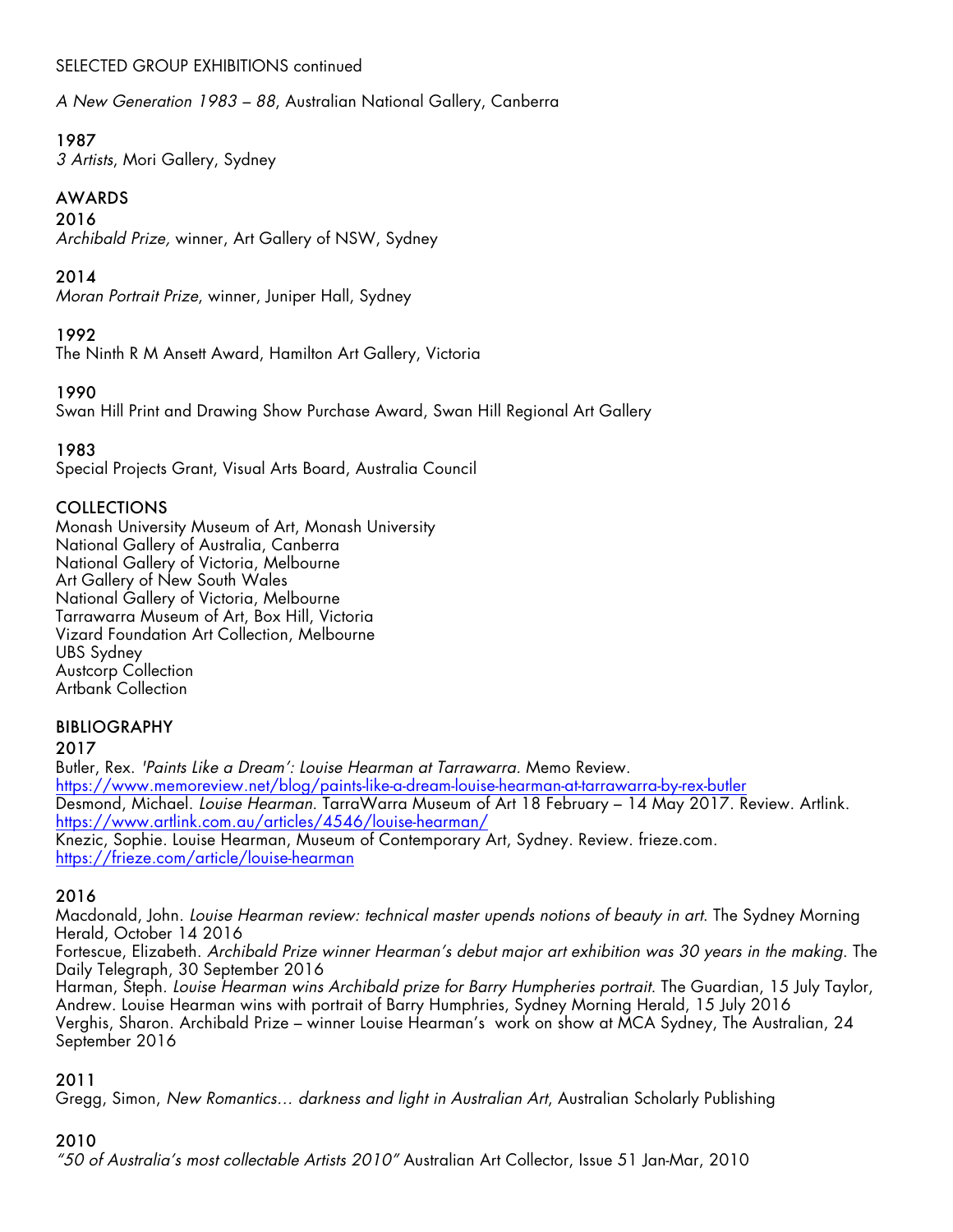# SELECTED BIBLIOGRAPHY continued

*Who's who of Australian Women*, 2010, Crown Content, Melbourne 2010

# 2009

*Clemenger Contemporary Art Award 2009* (ex. cat.), National Gallery of Victoria *Wilderness: Balnaves Contemporary: Painting* (ex. cat.) Davis, Rhonda. *Horror come Darkness* (ex. cat.), Macquarie University Art Gallery, Sydney

### 2008

*Hello Darkness, The Art of Louise Hearman* (ex. cat.), Glen Eira City Council, Victoria Colless, Edward. *'Unentitled: On Louise Hearman, untitled'*, Art & Áustralia, Vol. 46, No. 1 Spring, 2008, pp.26, 131

Flynn, Paul . *Louise Hearman: My Imagined World'*, Artist Profile, Issue 3, 2008, pp.28-34 Miller, Steven. *Dogs in Australian Art* 

### 2007

John McDonald and Ian Lloyd, Studio: Australian Painters on the Nature of Creativity, Singapore: Ian Lloyd Productions, 2007

# 2006

Reid, Michael . '*Louise Hearman'*, The art oracle, The Good Weekender, The Sydney Morning Herald, June 24, 2006, p. 19

### 2005

McDonald, John. *'Daydreamers who bite back'*, Spectrum, The Sydney Morning Herald, December 3-4, 2005, p. 32- 33

Marsh, Margaret. Michele Watts and Craig Malyon *A.R.T. 2 practice*, Oxford University Press, Melbourne 2005 p. 68-69

### 2004

Castan, Nellie "*New York – The Armory Show 2004*," ART EXPO, pg. 30 Vasiliou, Liza *Instinct*, exh. cat., Monash University Museum of Art, Monash University, Victoria Armstrong, Claire "*Collector Profile: Dick Quan*," Art & Australia, Vol. 41 No. 4, Winter 2004, p. 615 - 617

# 2003

Crawford, Ashley "*Louise Hearman,"* See Here Now: Vizard Foundation Art Collection of the 1990s, editors Chris MacAuliffe and Sue Harvey, *Ian Potter Museum of Art*, Thames and Hudson (Australia) Pty Ltd, Victoria, p. 60 - 63 Hutak, Michael *'Louise Hearman: 50 Most Collectable Artists*,' Australian Art Collector, Issue 23, January – March, p. 59

Hall, Karen "*Louise Hearman," Depth of Field* (ex. cat.), Shepparton Art Gallery, Shepparton, Victoria, p. 18, 19 Nelson, Robert "*Photography and painting in cahoots*," The Age, Saturday, 25 January 2003, p. 26 (Arts) http://www.vceart.com/artists/hearman/index.html

Taylor, Elena "*Louise Hearman*," Australian Art in the National Gallery of Australia, ed. Anne Gray, Thames & Hudson, London, UK, p. 415

### 2002

Green, Charles "*Into the 1990s: the decay of postmodernism*," Fieldwork: Australian Art 1968 – 2002, (ex. cat.), National Gallery of Victoria, Federation Square, Melbourne (November 2002 to February 2003), p. 100 – 111 Israel, Glenis *Artwise 2: Visual Arts 7 – 10*, John Wiley & Sons Australia, Ltd., Milton, Queensland, pp. 97 – 99

# 2001

Genocchio, Benjamin Weekend Australian, 4 -5 August *1901 – 2001: A Century of Collecting* (ex. cat.), Ivan Doherty Gallery, Sydney

# 2000

Kidd, Coutney '*Louise Hearman*,' Australian Painting Now, S. Cree (ed.), Craftsman House, 2000